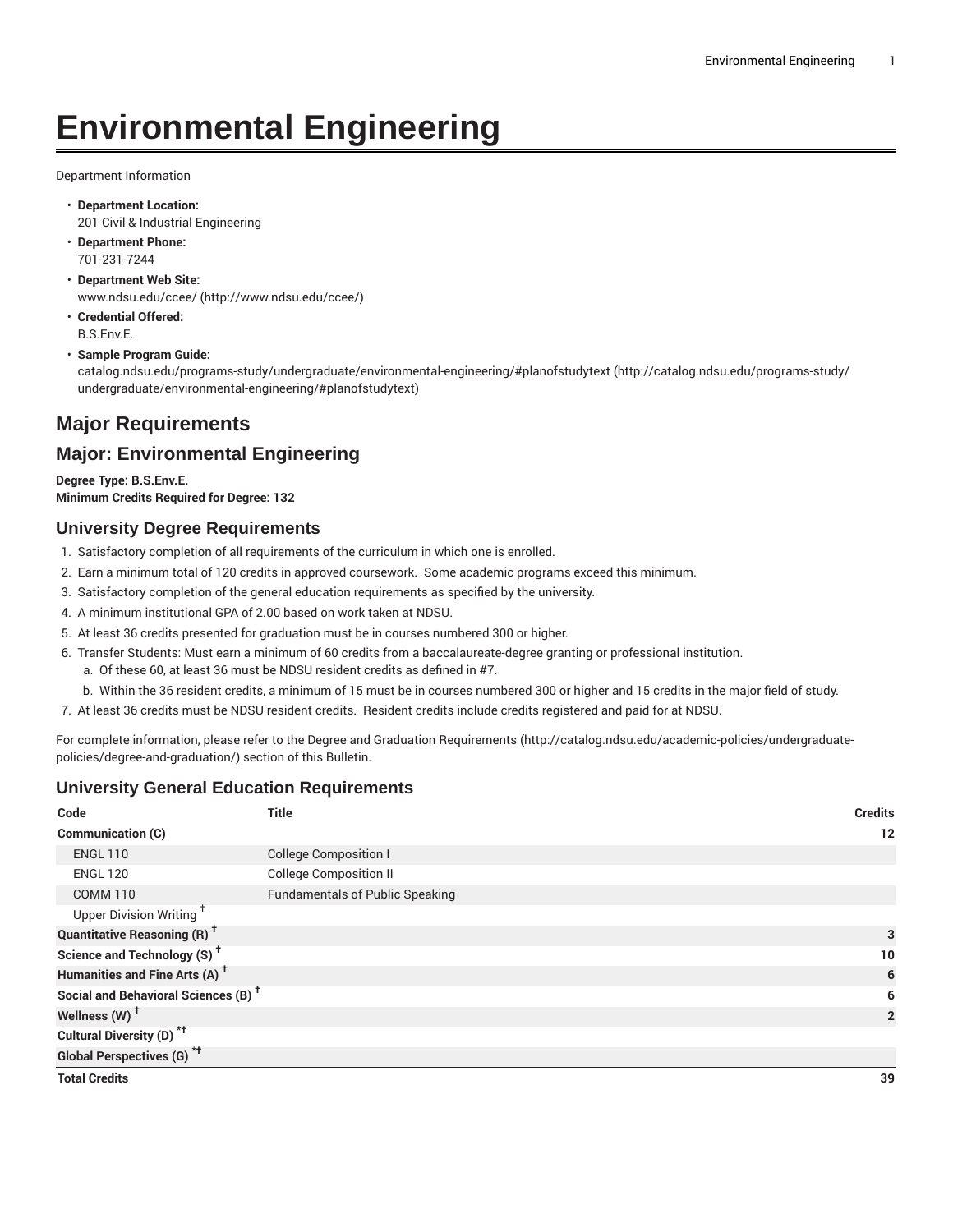- \* May be satisfied by completing courses in another General Education category.
- † General education courses may be used to satisfy requirements for both general education and the major, minor, and program emphases, where applicable. Students should carefully review major requirements to determine if specific courses can also satisfy these general education categories.
- A list of university approved general education courses and administrative policies are available [here](http://catalog.ndsu.edu/academic-policies/undergraduate-policies/general-education/#genedcoursestext) ([http://catalog.ndsu.edu/academic-policies/](http://catalog.ndsu.edu/academic-policies/undergraduate-policies/general-education/#genedcoursestext) [undergraduate-policies/general-education/#genedcoursestext](http://catalog.ndsu.edu/academic-policies/undergraduate-policies/general-education/#genedcoursestext)).

| Code                                    | <b>Title</b>                                                                                                                     | <b>Credits</b>            |  |  |  |
|-----------------------------------------|----------------------------------------------------------------------------------------------------------------------------------|---------------------------|--|--|--|
|                                         | <b>Environmental Engineering Core Requirements</b>                                                                               |                           |  |  |  |
| <b>CE 212</b>                           | Civil Engineering Graphic Communications                                                                                         | 3                         |  |  |  |
| CE 309                                  | <b>Fluid Mechanics</b>                                                                                                           | 3                         |  |  |  |
| <b>CE 310</b>                           | <b>Fluid Mechanics Laboratory</b>                                                                                                | $\mathbf{1}$              |  |  |  |
| CE 316                                  | Soil Mechanics                                                                                                                   | 3                         |  |  |  |
| <b>CE 408</b>                           | Water Resources and Supply                                                                                                       | 3                         |  |  |  |
| <b>CE 410</b>                           | Water and Wastewater Engineering                                                                                                 | 3                         |  |  |  |
| <b>CE 472</b>                           | Solid and Hazardous Waste Management                                                                                             | 3                         |  |  |  |
| <b>CE 477</b>                           | Applied Hydrology                                                                                                                | 3                         |  |  |  |
| <b>ENVE 111</b>                         | Introduction to Environmental Engineering                                                                                        | $\mathbf{1}$              |  |  |  |
| <b>ENVE 211</b>                         | Analysis and Design Methods for Environmental Engineers                                                                          | 1                         |  |  |  |
| <b>ENVE 250</b>                         | <b>Fundamentals of Environmental Engineering</b>                                                                                 | 3                         |  |  |  |
| <b>ENVE 350</b>                         | Microbiological Principles for Environmental Engineers                                                                           | 3                         |  |  |  |
| <b>ENVE 360</b>                         | Environmental Chemistry for Water and Wastewater                                                                                 | 3                         |  |  |  |
| <b>ENVE 370</b>                         | <b>Sustainability Engineering</b>                                                                                                | 3                         |  |  |  |
| <b>ENVE 412</b>                         | Unit Operations and Processes                                                                                                    | $\sqrt{2}$                |  |  |  |
| <b>ENVE 450</b>                         | Environmental Engineering Chemistry Laboratory                                                                                   | 1                         |  |  |  |
| <b>ENVE 460</b>                         | <b>Environmental Fate and Transport</b>                                                                                          | $\ensuremath{\mathsf{3}}$ |  |  |  |
| <b>ENVE 473</b>                         | Air Pollution                                                                                                                    | 3                         |  |  |  |
| <b>ENVE 488</b>                         | Senior Design I                                                                                                                  | $\overline{c}$            |  |  |  |
| <b>ENVE 489</b>                         | Senior Design II                                                                                                                 | $\sqrt{2}$                |  |  |  |
| <b>MATH 128</b>                         | Introduction to Linear Algebra                                                                                                   | $\mathbf{1}$              |  |  |  |
| <b>MATH 165</b>                         | Calculus I                                                                                                                       | 4                         |  |  |  |
| <b>MATH 166</b>                         | Calculus II <sup>7</sup>                                                                                                         | 4                         |  |  |  |
| <b>MATH 259</b>                         | Multivariate Calculus <sup>®</sup>                                                                                               | 3                         |  |  |  |
| <b>MATH 266</b>                         | Introduction to Differential Equations                                                                                           | 3                         |  |  |  |
| <b>CHEM 121</b>                         | <b>General Chemistry I</b>                                                                                                       | 3                         |  |  |  |
| CHEM 121L                               | <b>General Chemistry I Laboratory</b>                                                                                            | $\mathbf{1}$              |  |  |  |
| <b>CHEM 122</b>                         | General Chemistry II                                                                                                             | 3                         |  |  |  |
| CHEM 122L                               | General Chemistry II Laboratory                                                                                                  | 1                         |  |  |  |
| <b>CHEM 240</b>                         | Survey of Organic Chemistry                                                                                                      | 3                         |  |  |  |
| <b>ENGL 321</b>                         | Writing in the Technical Professions                                                                                             | 3                         |  |  |  |
| <b>ENGR 327</b>                         | Ethics, Engineering, and Technology                                                                                              | 3                         |  |  |  |
| <b>GEOL 105</b>                         | Physical Geology                                                                                                                 | 3                         |  |  |  |
| <b>IME 440</b>                          | <b>Engineering Economy</b>                                                                                                       | $\overline{2}$            |  |  |  |
| <b>IME 460</b>                          | <b>Evaluation of Engineering Data</b>                                                                                            | $\ensuremath{\mathsf{3}}$ |  |  |  |
| <b>ME 221</b>                           | Engineering Mechanics I*                                                                                                         | 3                         |  |  |  |
| <b>ME 222</b>                           | Engineering Mechanics II <sup>*</sup>                                                                                            | 3                         |  |  |  |
| <b>ME 223</b>                           | Mechanics of Materials                                                                                                           | 3                         |  |  |  |
| <b>PHYS 252</b>                         | University Physics II                                                                                                            | $\overline{4}$            |  |  |  |
| <b>Technical Electives</b>              |                                                                                                                                  |                           |  |  |  |
|                                         | Students must take a total of 9 credits - a minimum of 6 credits from category one and a maximum of 3 credits from category two. |                           |  |  |  |
| <b>Category One Technical Electives</b> |                                                                                                                                  | 6                         |  |  |  |

| CE 417 | Slope Stability and Retaining Walls |  |
|--------|-------------------------------------|--|
| CE 421 | Open Channel Flow                   |  |